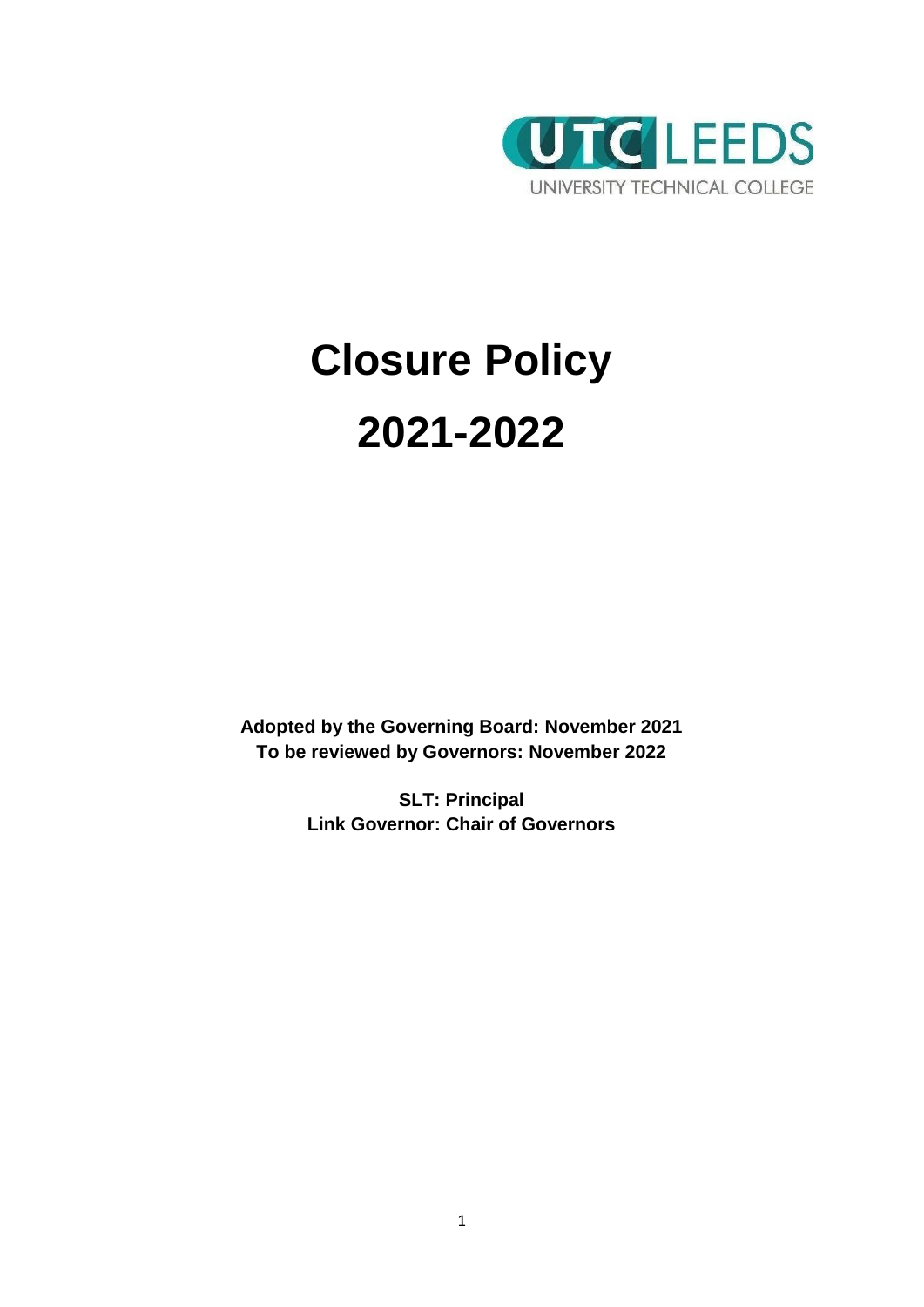# **Aims**

The aims of this Policy are to:

- Provide a learning environment that is safe during adverse conditions and to take appropriate actions when it is not
- Ensure that the decision to close UTC Leeds is understood by and communicated to students, staff, parents/carers and Governors
- Keep to a minimum the amount of time UTC Leeds is closed during adverse conditions.

## **Introduction**

Primarily, it may be necessary to close UTC Leeds for a variety of reasons including:

- Severe weather including snow, flooding or storms
- Disruption to transport, for example through petrol or diesel shortages
- Accommodation and utility problems, for example loss of power supply, heating failures or fire damage.
- Staff shortages as a result of isolation and illness

Partial closures may take place in response to any of these situations in order to maintain educational provision for as many students as possible. In the event of a partial closure, the parents of the affected year groups will be notified as per this policy (see below). Any ongoing partial closure brought about as a result of an on-going situation, such as COVID-19 pandemic will also be dealt with through the communication channels outlined in this policy. This may include;

- The UTC Leeds building is closed but that 100% of lessons will still be taught on-line
- UTC Leeds is open to some year groups but educating other year groups online

UTC Leeds will, however, endeavour to remain open where possible and safe to do so.

## **Closure before the start of the school day**

The decision to close UTC Leeds will normally rest with the Principal or in their absence the Vice Principal and will be confirmed with the Chair of the Board of Governors or, if they are unavailable, the Vice Chair. The decision shall be made where possible before 6.15 am and on the basis of information received from:

- The Media about the weather, condition of the roads and paths and public transport
- The local bus provider
- On the spot observation, either personally or from staff members better placed to make such observations
- Through appropriate external agencies such as the Met Office

Factors involved in reaching the decision to close the School are likely to be:

● Access to the School, i.e. road conditions (obstructions, snow, ice, flooding etc)